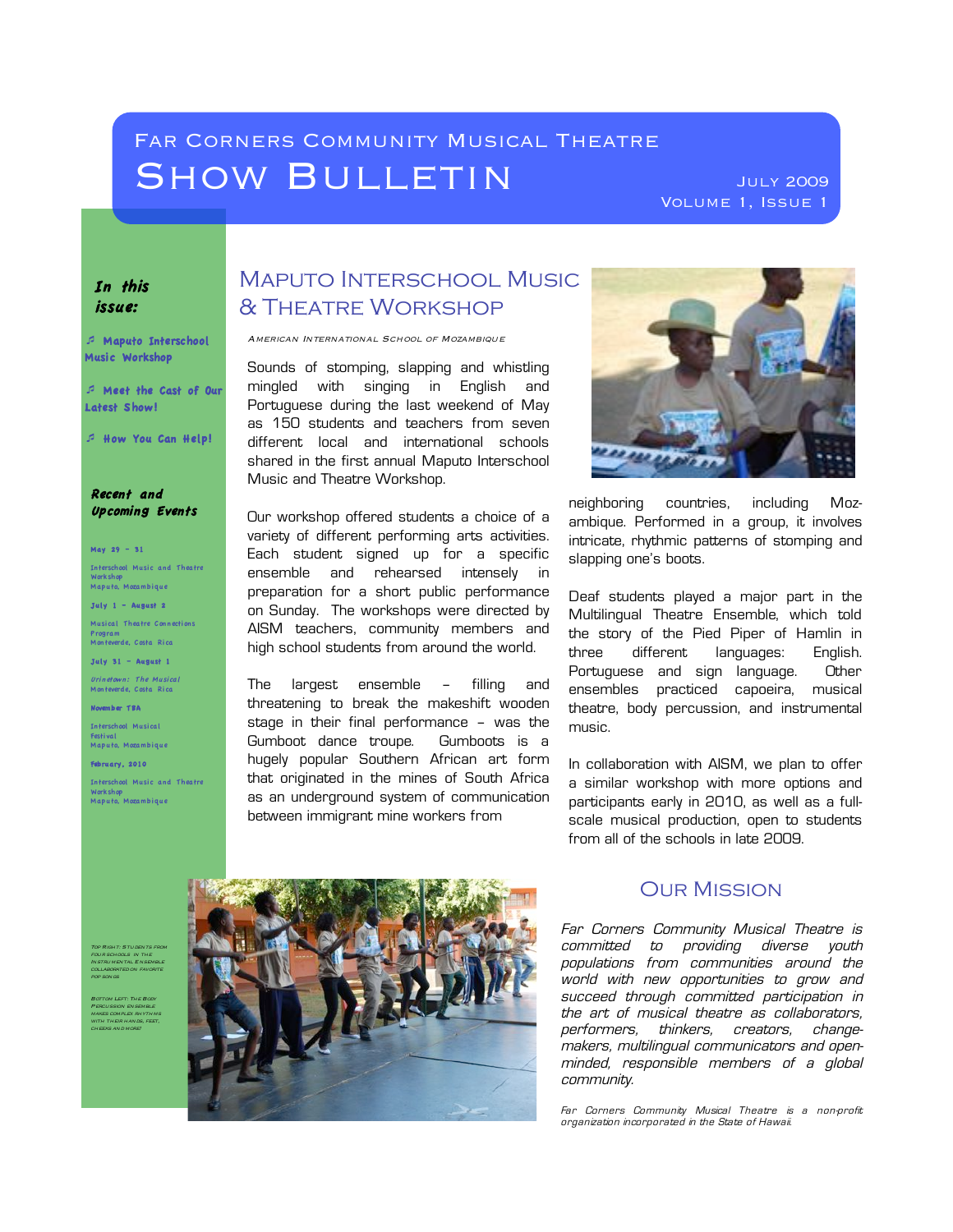#### FAR CORNERS COMMUNITY MUSICAL THEATRE SHOW BULLETIN



Above: The Gumboots Dance Ensemble

CYBER-COMMUTE!

Volunteers are greatly needed NOW for the

!Writing, editing, proofreading

 $\cdot$ Translation (languages including S panish, Portuguese, French and Mandarin Chinese – so far!)

!Administrative tasks – U.S . based (receiving mail, scanning documents. printing/copying and mailing)

!Visual arts/graphic design

!Web development

!Library research, if you have access to a strong library system, usually not available to us abroad

!Fundraising/grant-writing

We could also use volunteers to assist with: Financial planning Internet-based research Theatre (especially costumes & sets) Music (especially transposition and/or keyboard skills, and ability to use music notation software)

FCCMT is growing and taking shape, and we are looking to build our volunteer base. If you are interested in helping out the organization in its formative stage, there are many opportunities to do so, regardless of where in the world you are and how much time you have to spare.

## VOLUNTEERS NEEDED!

Help make our projects a reality - from WHEREVER IN THE WORLD YOU ARE!

> Much of the assistance we need can be done over the internet (see sidebar). You can find more information on our website: www.farcornersmusicals.org

> Interested in traveling to volunteer at one of our shows or other events? We often need individuals with abilities in stage direction, choreography, technical theatre and design; musicians for the pit orchestra,; and willing hands to help with backstage and administrative tasks.

# following: THINK "URINETOWN" IS A STRANGE TITLE?

### "YOU'RE IN" GOOD COMPANY!

"I don't think too many people are going to come see this musical, Officer Lockstock," comments Little Sally in the final moments of the Tony- Award winning Broadway musical Urinetown.

"Why do you say that, Little Sally? Don't you think people wanna be told that their way of life is unsustainable?"

"That, and the title's awful."

Monteverde, Costa Rica is a rural community perched on the Tilaran mountains at the continental divide and surrounded by one of the world's few examples of the delicate cloud forest biome. A popular ecotourism destination, the misty, beautiful forest supports a vast number of species and is the subject of extensive research in both pure sciences and in resource management

Monteverde has a tradition of environmental consciousness. However, this mindset is continuously at odds with the demands of rapid economic development: recent issues involve water rights, waste management from

hotels and restaurants, and traffic on newly paved roads.

In other words, issues of sustainability are front and center in Monteverde - making it an especially appropriate location for a youth production of Urinetown: The Musical, a fast-paced satire about a fictitious town where extreme drought has caused the government to outlaw private toilets. And the cast – drawn primarily from schools that place environmental awareness at the center of their curricula – are bright, creative teenagers; kids who have great potential to make a difference in their home town and country.

One of FCCMT's core values is the social relevance of musical theatre – the belief that an excellent musical not only tells a story but also explores issues relevant to the audience and cast. Urinetown's story takes place at the intersection between issues of socio-economic disparity and severely diminished natural resources – certainly a point of fundamental relevance in the developing world.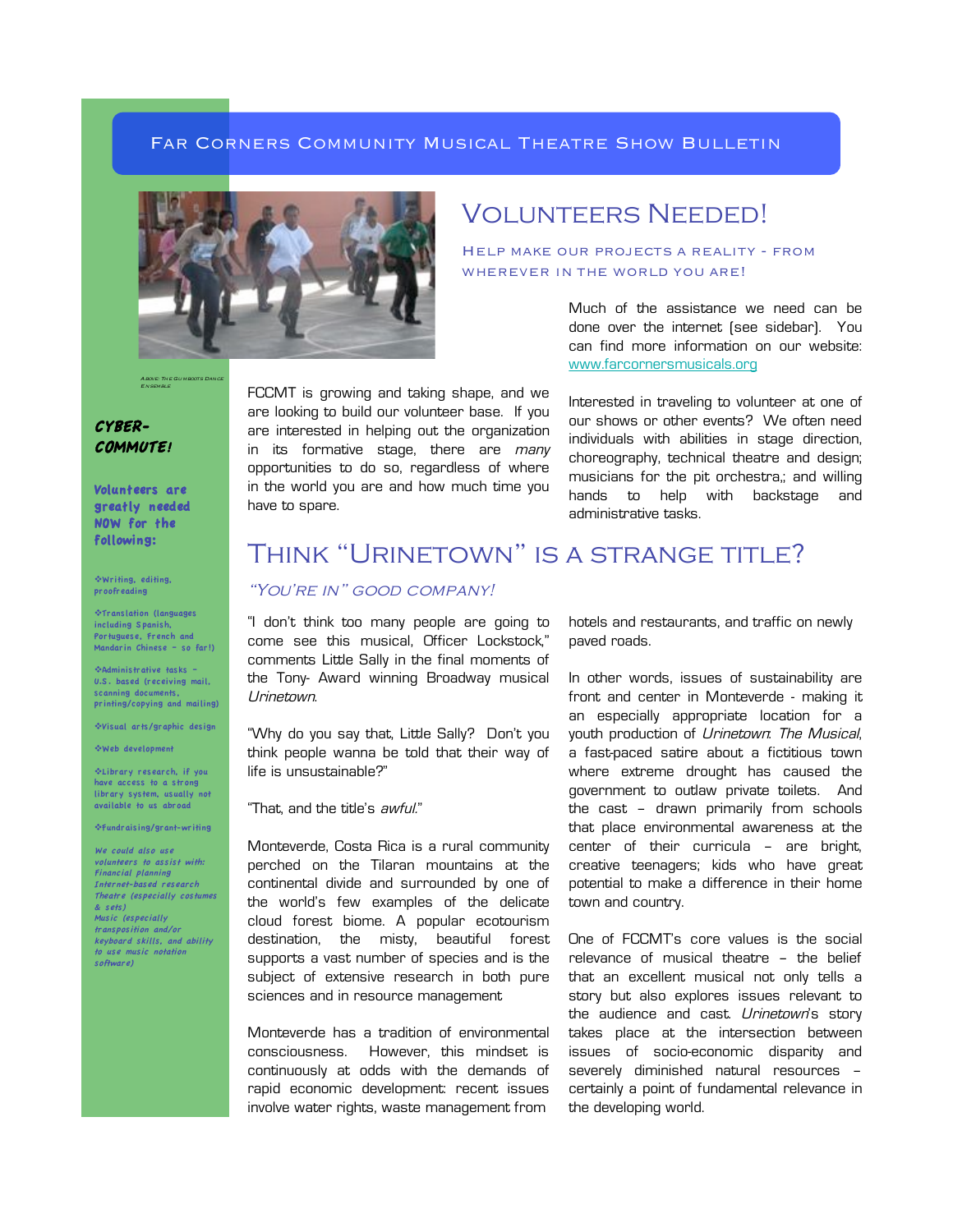## MEET THE CAST OF URINETOWN!



Tourists were drawn to the sound of singing emanating from Flor de Vida restaurant in Monteverde, Costa Rica. They were hearing the 19 students, drawn from 3 local schools and including one from Michigan, who make up the cast of FCCMT's latest production, Urinetown.

It's the first musical for Karen, 12 and Jose Daniel, 13, both in  $7<sup>th</sup>$  grade. Jose Daniel is excited to be in the show because "there's not a lot else to do" when school is out. When not acting, he enjoys.

## Support Our Show

Contributions of any size are needed now to fund our production of *Urinetown: the* Musical. As our organization is just getting started, your donation **will** make an immediate difference in our show and our ability to offer future programs.

**Donations can be made online by credit card** through our fiscal sponsor, Fractured Atlas. Follow the link on our website at: www.farcornersmusicals.org

Or, mail a check (payable to Fractured Atlas, in behalf of FCCMT) to:

 Far Corners Community Musical Theatre 1108 Fort Street Mall Suite 9B Honolulu, HI 96813, United States.

**Your donation is tax deductible**.

playing Ultimate Frisbee with his friends, while Karen enjoys listening to music and playing with her two brothers.

Antonio, 15, who plays Officer Lockstock, has been in two of our previous productions, playing Harold Hill in The Music Man. He enjoys participating in musicals because he "like[s] to sing, and do activities with other teenagers." His other hobbies are playing guitar and soccer. He says that his soccer friends think "it's cool" and will be coming to see him in the show!

Beatriz, playing Little Sally, has also been in two previous shows, and said "I thought [Music Man] was going to be my last chance to do a show, but then I heard you were coming back!" She says that she loves acting because "it is like putting yourself in another person's shoes, and it helps you see another point of view."

Luis Dario, 15, plays Bobby, the hero of the show. He says that "Musicals are great; a way to meet new people, make new friends, and keep yourself busy in a way that is good for the world."

To learn more about our cast, visit our website: http://www.arcornersmusicals.org

We are very grateful for your support at one of the following levels, or at another amount of your choice.

#### **Porta-Potty Level – \$5**

Donation will cover the cost of a axi-bus to send the kids h after a late rehearsal. Receive a ticket to the show, and unlimited use of the facilities!

**Public Amenity Level – \$25**

Your donation will cover the cost of renting our performance venue for one evening. Receive two tickets to the show plus a signed cast photograph

**Composting Toilet Level – \$50**

Your donation will cover rental chairs for the performance. Receive four tickets to the show, a signed cast photograph, and a DVD.

**Porcelain Patty Level – \$100**

Your donation will cover our entire budget for costumes. Receive all of the above, plus a cast t-shirt.

**Super Sauna Level - \$250+**

Make your donation online n via our website: **www.farcornersmusicals.org**

FCCMT is a sponsored project Fractured Atlas, a non-profit ar service organization. Contributions in behalf of FCCMT may be made payable to Fractured Atlas and are taxdeductible to the extent permitted by law.